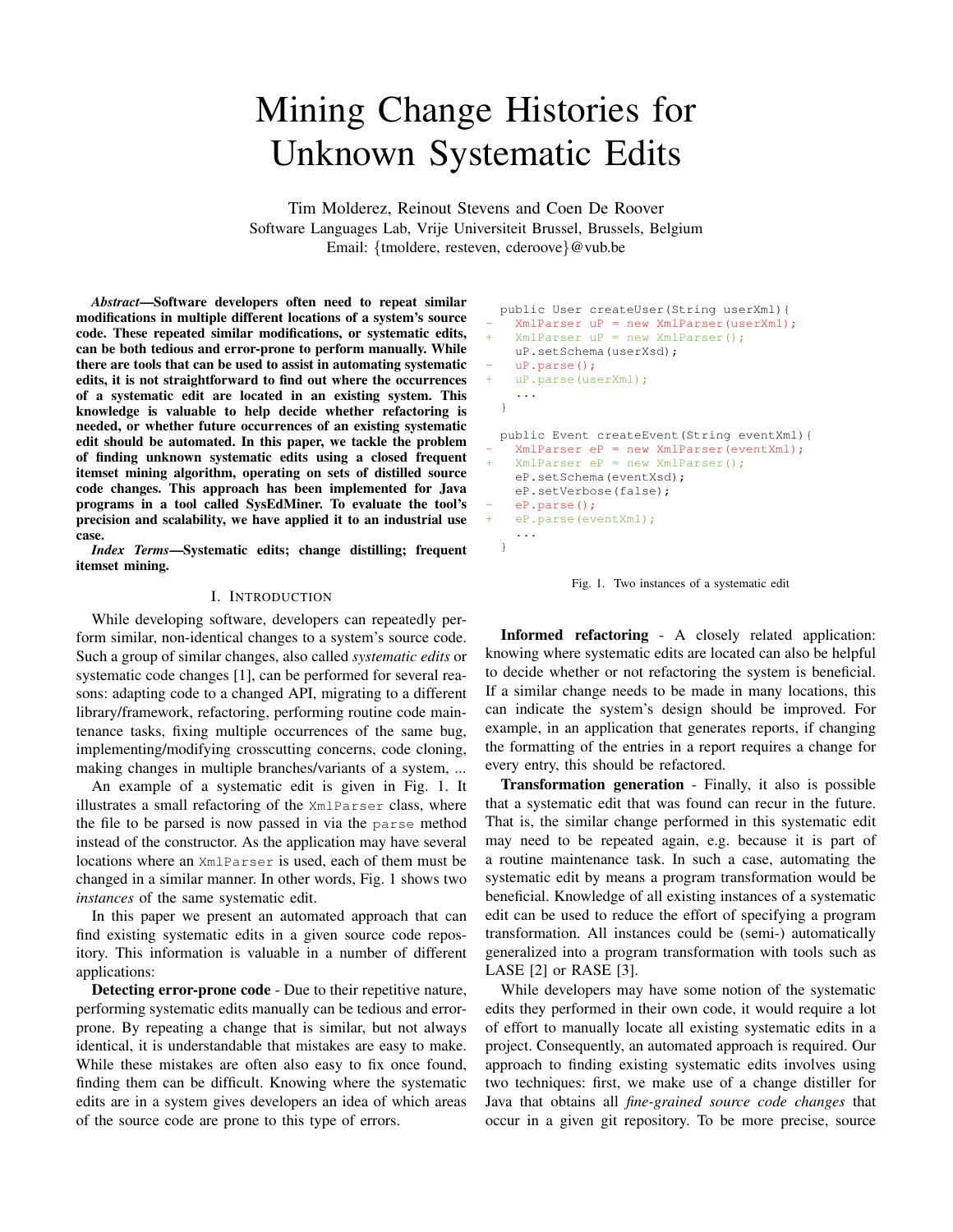code changes at the level of abstract syntax tree (AST) nodes: inserting nodes, removing them, moving them or updating their value. These fine-grained changes provide an additional level of precision compared to traditional, more coarse-grained, line-based diffs. Second, we use these fine-grained changes as the input to a closed frequent itemset mining algorithm, which looks for similar sets of fine-grained changes according to certain criteria to group such changes into sets, and a definition of what is considered similar. These similar sets of fine-grained changes then correspond to a systematic edit.

This approach has been implemented as an Eclipse plugin called SysEdMiner<sup>1</sup>, which supports git repositories containing Java source code. To evaluate the tool, we have applied it to multiple repositories of TP Vision Belgium, an industrial partner for the research project this work is part of, to gauge the tool's correctness, usefulness and scalability (in terms of project and commit size).

After presenting an introduction to the ChangeNodes change distiller in Sec. II, this paper makes the following contributions:

- An automated approach to find systematic edits (Sec. III)
- Grouping and equivalence criteria (Sec. IV) to configure how fine-grained and strict a systematic edit should be
- An evaluation of the approach on an industrial use case (Sec. V)

# II. BACKGROUND ON CHANGE DISTILLING

There are three main options to obtain changes to source code, so we can analyze them to find any systematic edits: traditional line-based diffs, change distilling and change logging. Line-based differencing (e.g. through the git diff command) can be used to indicate which lines have been added or removed between two versions of a file. While it is a relatively simple and fast way to obtain changes, the changes themselves are rather coarse-grained. For example, when only a variable name is changed in a lengthy statement, the entire line still is considered to be changed. Both change logging and change distilling are more fine-grained techniques, as changes are expressed at the level of AST nodes. Nodes can be inserted into an AST, removed, moved, as well as updated. A change distiller can compare two versions of a piece of source code; it will infer a possible sequence of AST-level changes, also called an edit script. When the changes in an edit script are applied in order, the original code is transformed into the modified code. Whereas a change distiller obtains its changes after-the-fact, a change logger will record all changes "live", as the developer is making changes to the code. Given these three options, we opted for change distilling, as it produces fine-grained changes, and can be applied to any existing source code repository without requiring additional software (i.e. a change logger) during development. Note that throughout this paper, we will refer to the output of a change distiller as finegrained changes, or simply changes.

<sup>1</sup>The source code of SysEdMiner is available online at: https://gitlab.soft.vub.ac.be/tmoldere/sysedminer

The change distilling tool used in our approach is called ChangeNodes [4], [5] , which is an adaptation of ChangeDistiller [6] that operates on Eclipse JDT AST nodes. Both ChangeNodes and ChangeDistiller implement the tree differencing algorithm presented by Chawathe et al. [7].

#### *A. JDT abstract syntax trees*

We will first discuss the representation of Eclipse JDT ASTs, followed by more precise definitions of each type of changes to these ASTs, produced by ChangeNodes. Accessing the children of AST nodes is done through *properties*. For example, an IfStatement has three properties; an expression property, a thenStatement and an elseStatement property. Some properties may return a collection instead of a single item. These are called *list properties*. Some properties are mandatory, meaning that the AST node must always have a non-null value for them. The name property of a MethodDeclaration node is an example of a mandatory property. Mandatory properties ensure that every AST always represents syntactically legal Java code. Because ChangeNodes takes this into account when applying a sequence of finegrained changes to an AST, all intermediate steps are valid Java ASTs as well.

We also require the notion of a *minimal representation* of an AST node. A minimal representation of a node is that node with no values for its non-mandatory properties, and a minimal representation of the values of mandatory properties. For example, the minimal representation of a MethodDeclaration is a method with a name, but without arguments, body, etc. . .

## *B. ChangeNodes edit scripts*

Having discussed the representation of Eclipse JDT ASTs, we can now have a closer look at the output of ChangeNodes. The tool produces the following four types of changes:

# • **insert(node,parent,property,index)**

An AST node node is inserted as property in node parent. In case property is a list property, the node is inserted at index. Note that parent may not initially exist yet, and is only created by another insertion change. In this case, parent refers to that change.

- **move(node,parent,property,index)** A node is moved to location property of parent. In case property is a list property, the node is moved to index.
- **update(node,property,value)**

The value of node node at location property is updated to value. This property must be a simple property, indicating that value is not an AST node but a literal (of type String, int, double, boolean, ...).

• **delete(node,property,index)**

A node and its complete subtree are removed. If property is a list property, index indicates the index of node' in its list.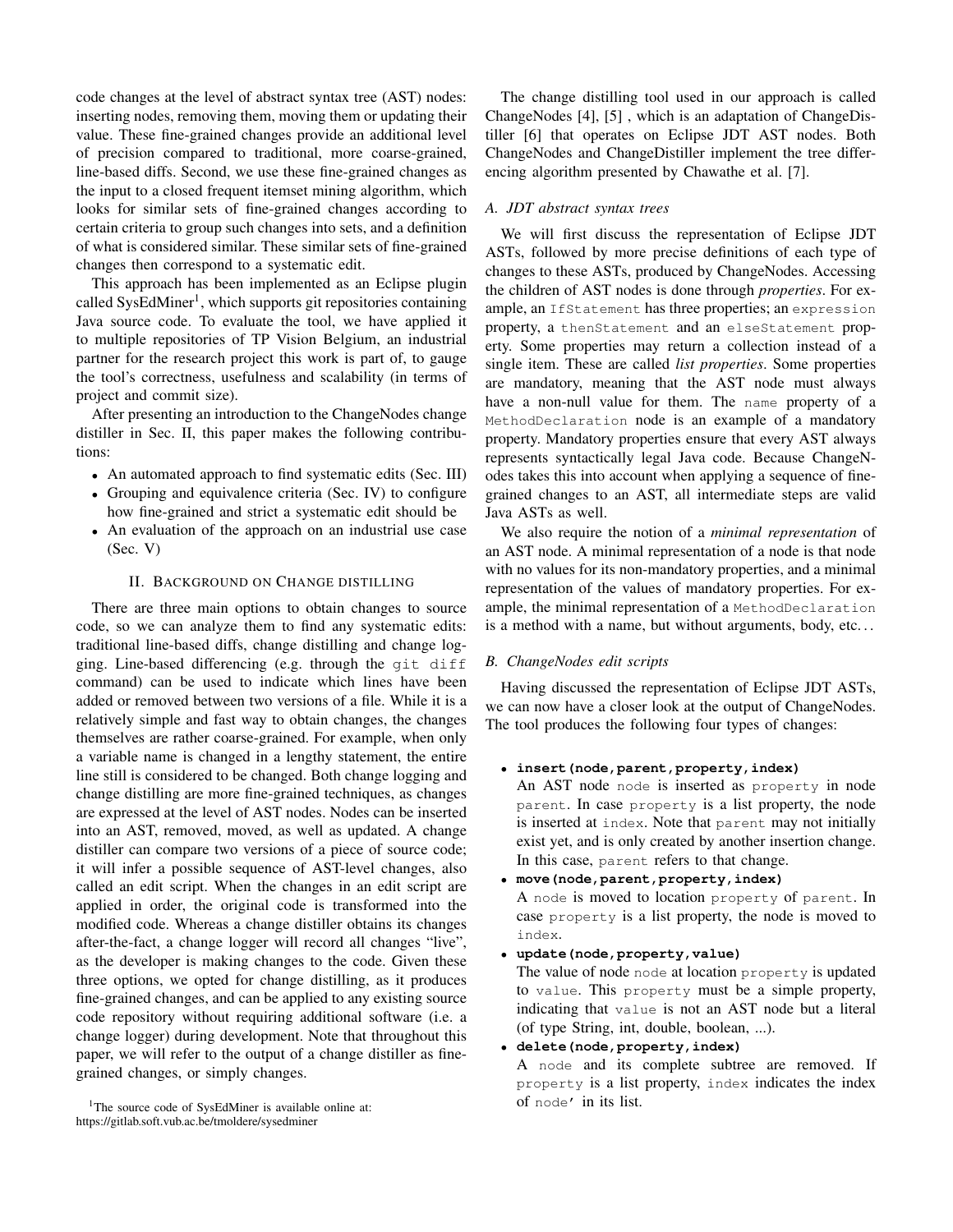```
public class Point {
   private int x;
   private int y;
   public double computeDistance(Point p) {
     if (this.equals(p)) return 0;
     double dX = this. computeDeltaX(p);
     double dY = this.computeDeltaY(p);
     return Math.sqrt(Math.pow(dX, 2) + Math.pow(dY, 2));
}
   public double computeDirection(Point point) {
     if (this.equals(point)) return 0;
     double dX = this.computeDeltaX(point);
     double dY = this.computeDeltaY(point);
     return Math.atan2(dY, dX) * 180 / Math.PI;
    }
  ... }
```
Fig. 2. Running example: add equality test

Both a move and insert produce minimal representations of an AST node; inserting a node will only result in a minimal representation of that node being added, and thus not the complete subtree. A move results in moving the minimal representation of that node. Its original location is replaced by a placeholder node that still contains the subtree located at node'. The subtrees of these nodes will be introduced by later change operations.

To make these fine-grained changes more concrete, consider the example in Fig. 2, where two new IfStatements are inserted. Note that we will reuse this example throughout the paper. A valid sequence of fine-grained changes that the change distiller may produce for this example is the following:

C1: **insert(**IfStatement if(){}, body of computeDistance, statements, 0**)**

```
C2: insert(MethodInvocation equals(), C1, expression, -)
C3: insert(ThisExpression this, C2, expression, -)
C4: insert(SimpleName p, C2, arguments, 0)
C5: insert(ReturnStatement return;, C1, thenStatement, -)
C6: insert(NumberLiteral 0, C5, expression, 0)
C7-C12: (Analogous to C1-C6)
```
Note that each of these changes insert a minimal representation of an AST node. For example, in change C1, a new empty IfStatement is created. As the thenStatement property of an IfStatement is mandatory, the minimal representation also includes a Block node to represent the empty thenbranch.

## III. OVERVIEW OF THE APPROACH

Given a specific commit from a source code repository, we can now use ChangeNodes to obtain all fine-grained changes that occur within that commit. The next step of our approach is to use these changes as input to a mining algorithm. This section will first give an overview of our approach to finding systematic edits. Next, we go into more detail why we opted for closed frequent itemset mining, and how it maps to our problem domain.



Fig. 3. Overview of the approach

# *A. Overview*

The main steps of our approach are illustrated in Fig. 3. First, from a given git repository, each commit is analyzed separately to search for any systematic edits. For a given commit, the before and after version of each file in that commit is passed to the ChangeNodes change distiller. This results in an edit script, i.e. a sequence of fine-grained changes that, when applied in order, replays all modifications in this commit.

Before we can start mining these changes for systematic edits, a preprocessing step is needed to create suitable input for the mining algorithm. This preprocessing step consists of two components: first, it separates all changes into transactions. A transaction essentially is a set of changes. This separation into transactions happens according to a *grouping criteria*. In this paper, we chose to create a transaction for each method that was modified in a commit. That is, all fine-grained changes that occur within one method are grouped together in one transaction.

The second component of the preprocessing step consists of "generalizing" all transactions, according to equivalence criteria. Equivalence criteria determine when two changes are considered equivalent. Because a transaction represents a set of changes, and a set cannot contain duplicate/equivalent items, the equivalence criteria are needed to generalize this transaction. That is, to remove changes from the transaction until the transaction no longer contains any equivalent changes. Both the grouping and equivalence criteria are detailed in Sec.IV-A.

Finally, once the preprocessing step is complete, the transactions can be mined for systematic edits. To do this, we make use of the CHARM [8] closed frequent itemset mining algorithm. This algorithm will look for sets of changes that frequently occur together in different transactions, which effectively corresponds to a systematic edit.

#### *B. Context*

Before describing our approach in more detail, we should motivate our choice for using closed frequent itemset mining [9]. This choice is explained by two main characteristics of our problem domain: change ordering and discontinuity.

Ordering - A change distiller returns a *sequence* of changes, i.e. their order matters. For a change logger, this sequence corresponds exactly to the changes performed by the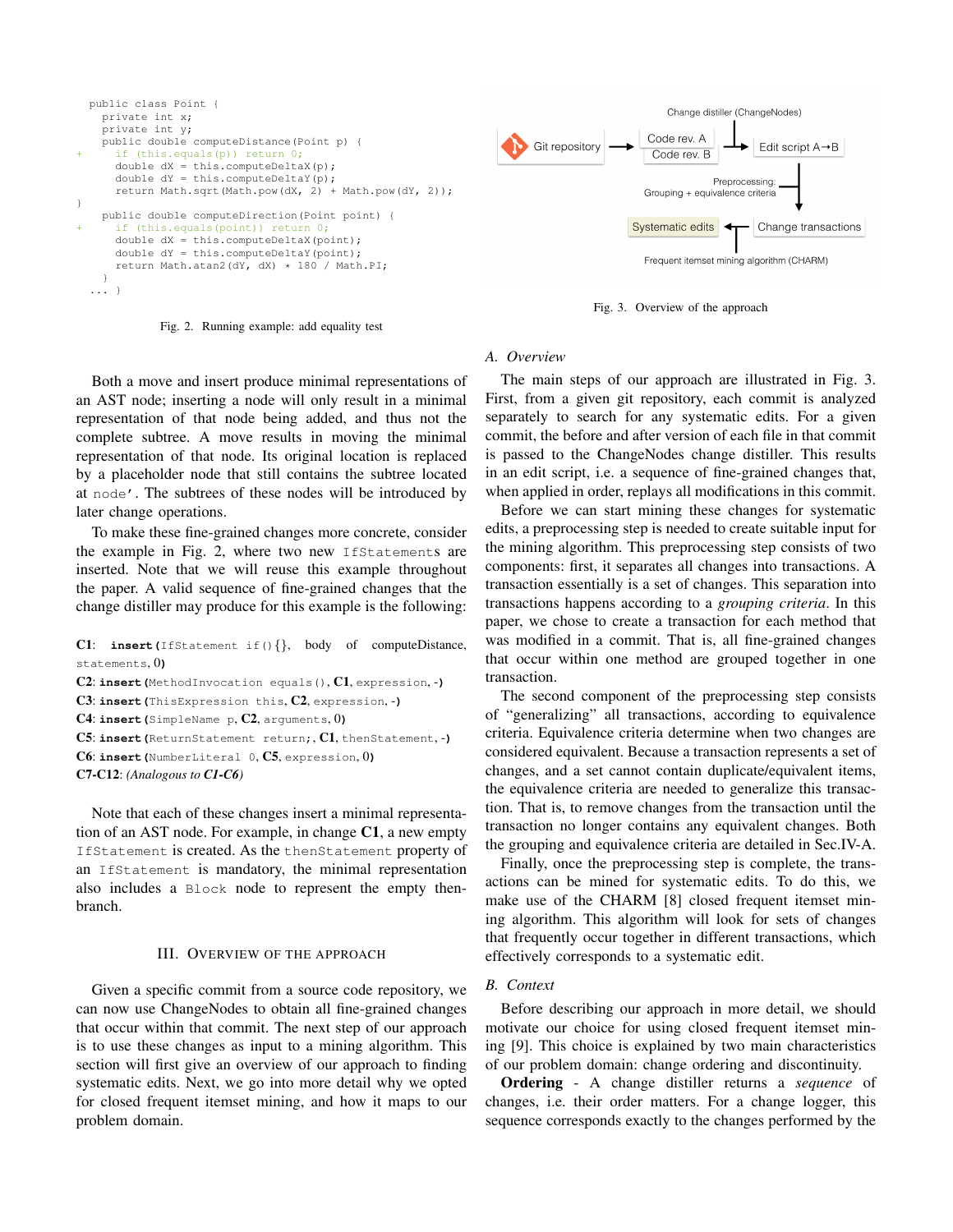developer. However, a change distiller typically produces only one of the many possible orderings of these changes, which may or may not correspond to what a developer would do. For example, when adding a new method, the insertions of each statement can happen in any order, as long as the target AST is produced at the end. To favour finding more systematic edits (at the trade-off of finding more false positives as well), we opted to disregard the ordering of changes in the edit script we obtained from the change distiller.

Discontinuity - It also is possible that, within a change sequence, a developer may perform changes that are unrelated to a systematic edit. For example, a systematic edit may involve inserting logging statements in multiple methods, but other unrelated statements may have been inserted in some of these methods as well. In other words, it is possible that edit scripts interleave changes related to a systematic edit with changes that are not related.

Given the two characteristics of ordering and discontinuity, we opted to use a closed frequent itemset mining algorithm [9] over related techniques to look for frequent patterns, such as frequent sequence [10], episode [11] or substring [12] mining. While frequent episode and sequence mining can find patterns in discontinuous data, frequent itemset mining, being setbased, is an order-insensitive technique.

The specific mining algorithm that we used is the CHARM [8] algorithm by Zaki and Hsiao. We chose CHARM as it does not involve candidate generation. Candidate generation mining algorithms would not scale for our problem domain, as modifying only a few lines of code can already result in a substantial amount of fine-grained changes.

#### *C. Representing systematic edits as itemsets*

To define the mapping between frequent itemset mining and finding systematic edits, we will first describe the terminology used in frequent itemset mining in more detail.

In frequent itemset mining, the aim is to find sets of items that frequently occur together in different transactions. In our case, we aim to find sets of changes that frequently occur together. To be more precise, let the *item base*  $I = \{i_1, \ldots, i_m\}$ be a set of items. Any subset T of I is an *itemset*. A *transaction*  $t = \langle tid, T \rangle$ , where tid is a unique transaction identifier and  $T$  is an itemset. A transaction  $\langle tid, T \rangle$  *contains* an itemset S if  $S \subseteq T$ . A *transaction database* D is a set of transactions. The *support* of an itemset in D is the number of different transactions in D that contain that itemset. A *frequent itemset* is an itemset where its support is above a certain threshold c. The problem of frequent itemset mining can now be defined as: given a transaction database and a threshold, identify all frequent itemsets.

In our context of finding systematic edits, an item corresponds to a fine-grained change and a systematic edit is a frequent itemset. That is, a systematic edit is represented as a set of changes that frequently occurs in different transactions. An instance of a systematic edit then corresponds to an occurrence of a frequent itemset in one transaction. The transaction database is obtained by dividing all fine-grained changes into groups. As mentioned before, the grouping criteria we used is to group all changes by method: all changes that occur within a method form the itemset T of a transaction  $\langle tid, T \rangle$ . The method itself can serve as the transaction identifier tid.

Finally, note that CHARM is a *closed* frequent itemset mining algorithm. The algorithm will only report closed frequent itemsets, which are frequent itemsets for which there are no superitemsets with the same support. In other words, there is no redundant information in the algorithm's output: it will only report systematic edits such that there are no larger/super systematic edits with the same number of instances.

# IV. GROUPING AND EQUIVALENCE CRITERIA

As mentioned in Sec. III-A, a preprocessing step is needed to produce transactions that can be mined by the CHARM algorithm. The grouping and equivalence criteria that are involved in this step can greatly influence which systematic edits will be found during the mining process. Sec. IV-A first focuses on grouping criteria, followed by Sec. IV-B to discuss equivalence criteria.

# *A. Grouping criteria*

To separate the changes produced by ChangeNodes into transactions, we chose to group all changes by method. That is, given a specific commit, there is one transaction for every method that is modified in that commit. Any change that inserts, removes, moves or updates a node within a particular MethodDeclaration, is part of the transaction for that MethodDeclaration. The method that a change is part of, also is referred to as the *container* of that change.

To illustrate, consider the example of Fig. 2. Recall that a transaction is denoted  $\langle tid, T \rangle$ , with tid a transaction identifier and  $T$  a set of changes. In this example, grouping the changes by the method they affect results in two transactions:  $\{Point.compileDistance, \{C1, C2, C3, C4, C5, C6\}\}\$ and  $\langle \text{Point.compileDirection}, \{C7, C8, C9, C10, C11, C12\}\rangle.$ 

In general, the grouping criteria can be configured such that changes are grouped by the subtree in which they occur, rooted at a specific type of AST node. The type of this root, i.e. the type of the container, has an influence on the systematic edits found by the mining algorithm.

First, changes can be discarded due to the grouping criteria. In our case, any changes that do not occur in a MethodDeclaration are lost. For example, changes to field declarations or import declarations.

Second, a frequent itemset cannot contain more items than the transactions in which it is found. Consequently, because changes are grouped per method, an instance of a systematic edit can only contain changes in one MethodDeclaration. If each instance of a systematic edit would involve changes in multiple methods, the approach would find multiple systematic edits instead. However, if transactions are grouped per CompilationUnit, this case would be handled correctly.

Third and finally, an itemset can only be considered frequent if it is found in multiple transactions. This means that, if the example of Fig. 2 would be grouped per CompilationUnit,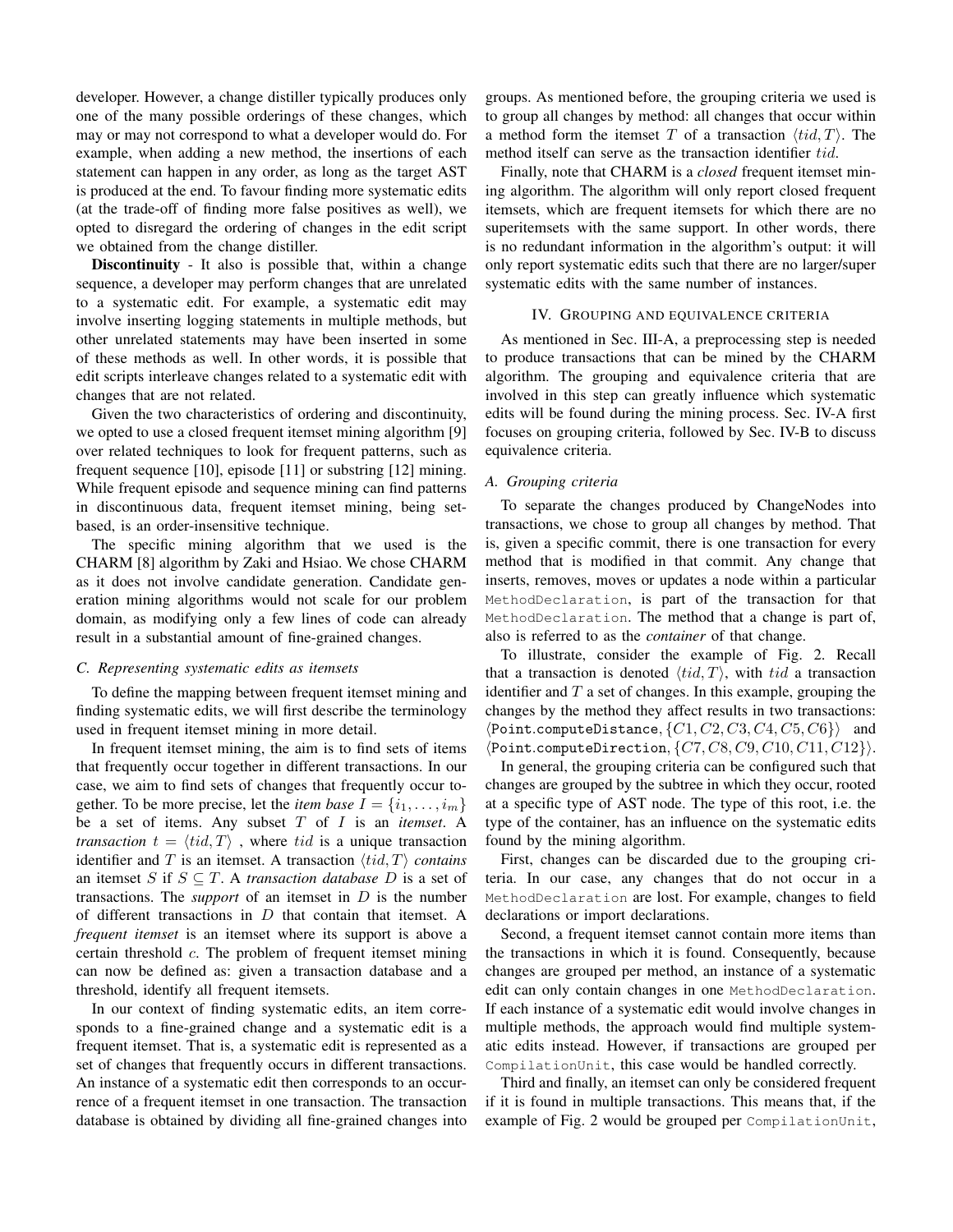the similar modifications to both methods would end up in one transaction, and no systematic edit would be found.

Given these limitations, we opted for grouping by methods in this paper, as it seems reasonable that instances of systematic edits most commonly occur between different methods.

#### *B. Equivalence criteria*

Aside from grouping changes into transactions, equivalence criteria are needed to determine when two changes should be considered equivalent. Without equivalence criteria, each change is different from all other changes. Consequently, no transactions would share changes with other transactions, and no frequent itemsets could be found. As such, equivalence criteria make it possible to relate fine-grained changes to each other by searching for shared commonalities.

The equivalence criteria we have used in this paper are a conjunction of three conditions. In short, two changes are considered equivalent, if: their change type is equal, the node being modified is *structurally equal*, and the path between the container and the node being modified should be equal. We will now describe these conditions in more detail:

- Change type equality The change type of both changes (insert, remove, move or update) must be equal.
- Structural subject equality The subject of a change refers to the node being modified. In case of an insert, it is the new node being inserted. For a removal, it is the node being removed. For a move, it is the node being moved. For an update, it is the node for which an attribute is updated. To test whether two subjects are structurally equal, their ASTs (with the subject as root) are traversed. Both ASTs must be fully equal, except that the value of simple properties (identifiers, literal values, ..) are not compared. Everything else is compared: node types, property names and indices (for list properties).
- Context location equality Whereas change type equality focuses on *how* a change was made, and change subject equality takes care of *what* was changed, the context condition is about *where* a change is applied. This context equality is useful to prevent noise/false positives. For example, when context is taken into account, several insertions of null literals will not automatically result in a systematic edit. The context of a change corresponds to the container that a change is part of. Two changes have an equivalent context if and only if they have the exact same location within the transaction. This location is specified as the path between the change's container node and the subject node, i.e. a list of property names (including indices for list properties).

The equivalence criteria are used directly after the grouping criteria have created transactions. At this point, these transactions contain the changes produced by ChangeNodes as-is. After applying the equivalence criteria, the changes in each transaction will be generalized. That is, an abstraction will be applied to each change, such that it is now represented by a triple  $\langle changeType, structuralSubject, location \rangle$ , where the three elements respectively correspond to the

equivalence criteria's conditions: change type, structural subject AST and change location. As an example, changes **C1** - C6 of Fig. 2 are generalized as follows:<sup>2</sup>

- C1:  $\langle \texttt{insert}, \texttt{if}() \{\}, \texttt{body} : \texttt{statements} 0 \rangle$
- C2:  $\langle$  insert, equals $($ ), body : statements 0 : expression $\rangle$

```
C3: (insert, this,
```
 $body: statements - 0: expression: expression$  $C4:$  (insert,  $*$ ,

```
body : statements -0 : expression : arguments -0)
```

```
C5: \langleinsert, return;, body : statements – 0 : thenStatement\rangle
```

```
C6: (insert, *,
```
 $body: statements - 0: thenStatement: expression$ 

Recall that, in this example, there are two transactions:  $\{Point.compileDistance, \{C1, C2, C3, C4, C5, C6\}\}\$ and  $\langle \text{Point.compileDirection}, \{C7, C8, C9, C10, C11, C12\}\rangle.$ Once the second transaction is generalized, the generalized representation of C7-C12 will look identical to C1-C6. For example, C1 is identical to C7: both are inserts of if(){} at location body:statements-0. This means that, when using the generalized representations, it is clear that C1 and C6 are equivalent changes.

By using the equivalence criteria to generalize changes, we can establish an equivalence relation between different changes. We define an equivalence relation ∼ over the set of fine-grained changes, which considers two changes equivalent if they share certain commonalities. The equivalence relation has to fulfill certain requirements to yield valid results. In general, there are three basic properties that should hold. Given changes  $a,b$  and  $c$ :

- Reflexivity ( $a \sim a$ ). Each change is equivalent with itself.
- Symmetry  $(a \sim b \to b \sim a)$ . If a is equivalent to b, then  $b$  must also be equivalent to  $a$ .
- Transitivity  $(a \sim b \land b \sim c \to a \sim c)$ . If a is equivalent to  $b$ , and  $b$  equivalent to  $c$ , then  $a$  must be equivalent to c.

Finally, it is important to note that, when generalization is applied, it is possible that two changes in the same transaction will have the same generalized representation. Because a transaction represents a *set* of items, generalization can reduce the number of changes in a transaction.

## V. EVALUATION

To evaluate our approach and its implementation in SysEd-Miner, we have used it on an industrial use case at the company TP Vision Belgium. TP Vision is a wholly-owned subsidiary of TPV, an internationally-renowned PC monitor and TV manufacturer serving as original design manufacturer for well-known TV and PC brands in the industry. TP Vision oversees Philips TV business in most regions of the world.

We were contacted by TP Vision Belgium to analyse some of their projects and get a better idea of to what extent

<sup>&</sup>lt;sup>2</sup>Note that the simple properties in  $C4$  and  $C6$  have been abstracted away with a ∗ wildcard character.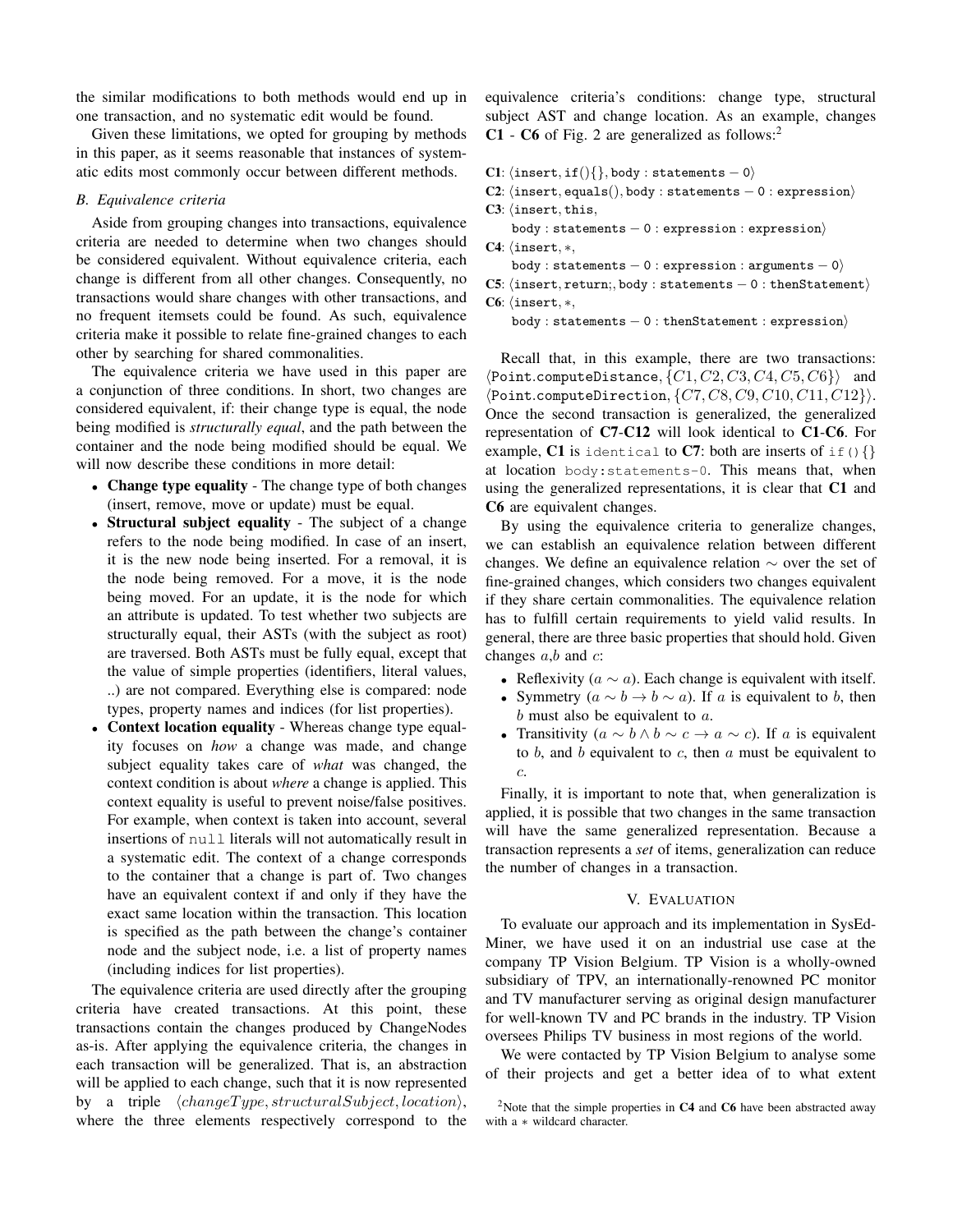

Fig. 4. Systematic edits per support level



Fig. 5. Maximum and average instance sizes

developers perform repetitive modifications: Are there many systematic edits? How many instances does a systematic edit usually have? What is the average size of an instance?

We analysed 51 of TP Vision Belgium's git repositories with Java code, most of which contain Android applications. For each repository we had access to a year's worth of development activity. The total number of commits of all projects is 43756. In terms of performance, the actual mining of changes usually is much quicker than change distilling: while this greatly depends on how much code was changed in a commit, change distilling roughly took 30 seconds per commit on average, whereas mining only requires a second. If all commits were processed sequentially, the entire analysis would then take 15 days. However, as multiple commits can be independently processed in parallel, and we made use of an (Intel Core i7) 8-core processor, results can ideally be obtained 8 times quicker as well (given sufficient memory, which we did not measure).

The configuration we used to run our SysEdMiner tool has been mostly discussed in Sec. IV: changes are grouped into transactions per MethodDeclaration; changes are equivalent if the change type is equal, the subject is structurally

:body:statements-0:expression:arguments-0

- org.droidtv.epg.EpgInfoSingleton.getOperatorAntenna + Log.d("getOperatorAntenna() 0-None 1- CAM"+ operatorAntenna);
- Log.d(TAG, "getOperatorAntenna() 0-None 1- CAM"+ operatorAntenna);

```
org.droidtv.epg.bcepg.epgui.EpgOptionsMenu.
    getControllablityOfNode
  + Log.d("getControllablityOfNode");
  - Log.d(TAG, "getControllablityOfNode");
org.droidtv.epg.bcepg.epgui.EpgOptionsMenu.
    getSelectionIndex
+ Log.d("getSelectionIndex" + nodeIndexValue);
```
- Log.d(TAG, "getSelectionIndex" + nodeIndexValue);

Fig. 6. Three instances of deleting a parameter

equal and the context location is equal. The minimum support (minimum number of instances) is set to 3. Note that, while analysing one commit is single-threaded, the analysis can be sped up by analysing multiple commits, or multiple projects, simultaneously.

First, to gauge whether our tool can correctly find systematic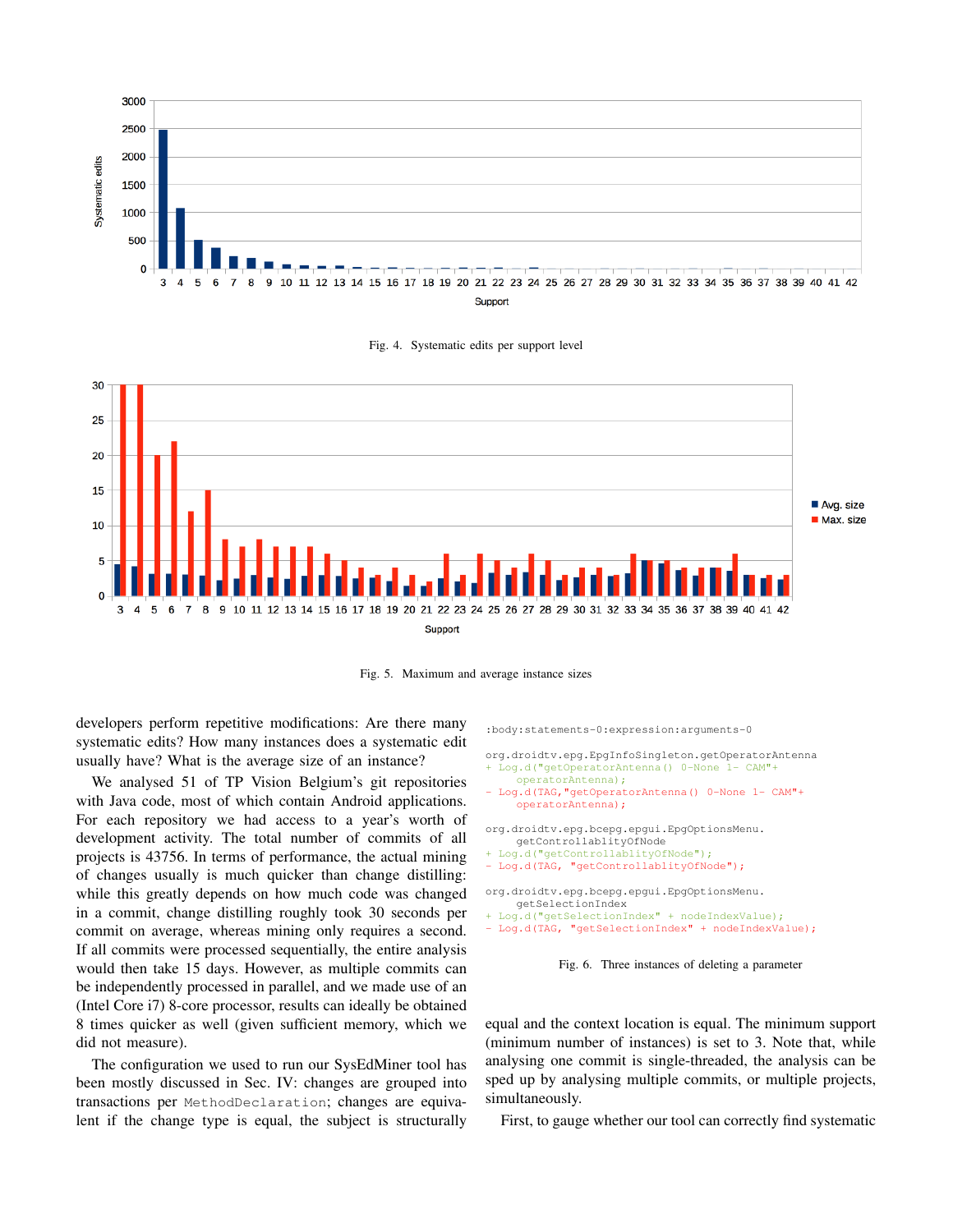edits, we sampled 100 systematic edits from different projects with different support levels. These samples were chosen at random, making sure to include some samples for each project. We manually inspected these systematic edits by mapping their fine-grained changes back to the source code, presenting them in a diff-like format, and comparing the different instances. We identified that 78 out of 100 samples were indeed systematic edits. We did not find a particular correlation between support level and which results were correct. A simple example of a systematic edit that we found is given in Fig. 6, which shows 3 (out of 161) instances where the first parameter of a Log.d call is removed. At the top of the systematic edit, the context location is shown once, to determine which AST node exactly is modified. For each instance, the transaction identifier (method name) is shown, and the line that was affected by the change.

Those that were not identified would of course still abide by the grouping and equivalence criteria we chose, but it occurs that the equivalence criteria can overgeneralize and abstract away too much information. For example, if a string parameter is modified in many places, but there is no structure among the different places regarding the new value of the string parameter, we do not consider it a systematic edit. Finally, note that we only studied the tool's correctness, not its completeness. As is it is rare to find projects where all systematic edits are known in advance, and because the tool already can be quite useful even if it is not complete, we did not investigate this further.

After manually examining our sample of systematic edits, we moved onto analysing all data produced by SysEdMiner: Fig. 4 presents an overview of how many different systematic edits were found per support level. For instance, there are 2479 different systematic edits at support level 3. In other words, 2479 systematic edits in which a similar modification is performed exactly 3 times. When adding up the number of systematic edits for each support level, we end up with a total of 5474 systematic edits. While this is a reasonably substantial number, this figure does indicate that the vast majority of systematic edits has a low number of instances. Note that we do not show the entire X-axis; there are a small amount of additional systematic edits with support levels up to 278.

Fig. 5 tells us more about the size of each instance, per support level. The size of one instance in a systematic edit is measured in terms of fine-grained changes, which also corresponds to the size of the frequent itemset. This figure shows both the average and maximum instance size per support level. We can conclude that the average size remains quite consistently between 2-4 changes, regardless of the support level. However, the maximum size is different: it is much higher in lower support levels. (Support levels 3 and 4 both have a maximum size of 177.) This indicates that repeating a larger amount of code a few times can be tolerated sometimes. It also corresponds to the intuition that it is unlikely that large amounts of code will be repeated many times, as a developer would notice quickly.

#### VI. LIMITATIONS

In this section we discuss the limitations of our approach to detecting unknown systematic edits in distilled change sequences.

Section IV-A already discussed some considerations to applying frequent itemset mining to distilled change sequences. Currently, we group changes based on a certain AST node type, such as a method declaration or a class. Consequently, the approach currently cannot detect systematic edit instances that span multiple files. To be exact, the instances would still be detected, but they are split into multiple systematic edits. As such, we need to investigate whether we are missing other kinds of groupings that are not based on an encompassing AST node type. For example, we could incorporate data- and control flow information to group changes that affect the same data elements.

Our approach relies on frequent itemset mining. Frequent itemset mining requires that its itemsets are a *set* of items. Currently, our approach discards a change when an equivalent change is already present in its corresponding itemset. As a result, multiple instances of the same systematic edit, or systematic edits consisting of multiple, equivalent edits cannot be detected. The current evaluation results show that most systematic edits have quite small instance sizes, which can indicate that our current equivalence criteria may be too strict. As a remedy our tool can be easily configured to use different equivalence criteria.

We rely on a change distiller to procure change sequences. A change distiller relies on heuristics to determine what nodes are considered to be equal between two ASTs. Examples of such heuristics are the Levenshtein distance of a string representation of an AST node. As a result, two instances of a systematic edit may be represented by two different change sequences that do not share equivalent changes. Thus, our approach relies on the assumption that instances of the same systematic edits are represented by similar change sequences.

#### VII. RELATED WORK

One area of related work is that of code clone detection tools, such as CBCD [13], CCFinder [14], dup [15] or Baxter (1998) [16]. While these tools typically are focused on analysing one version of the code, cloned code often indicates a systematic edit. However, clone detection tools cannot detect all systematic edits: a single instance of a systematic edit can be spread across different locations of the code. For example, consider a systematic edit where multiple fields and their getter/setter methods are added to classes. One instance would then correspond to the addition a field and its getter/setter, which may be in different locations of the class. To recognize this type of systematic edits, change information is necessary.

Another area of related work is that of automated API migration, which typically involve systematic edits to adapt all uses of one API into another API. The techniques used in this area can be related to ours, as it often involves creating a database of changes, and looking for patterns in this database. The main difference is that such change databases tend to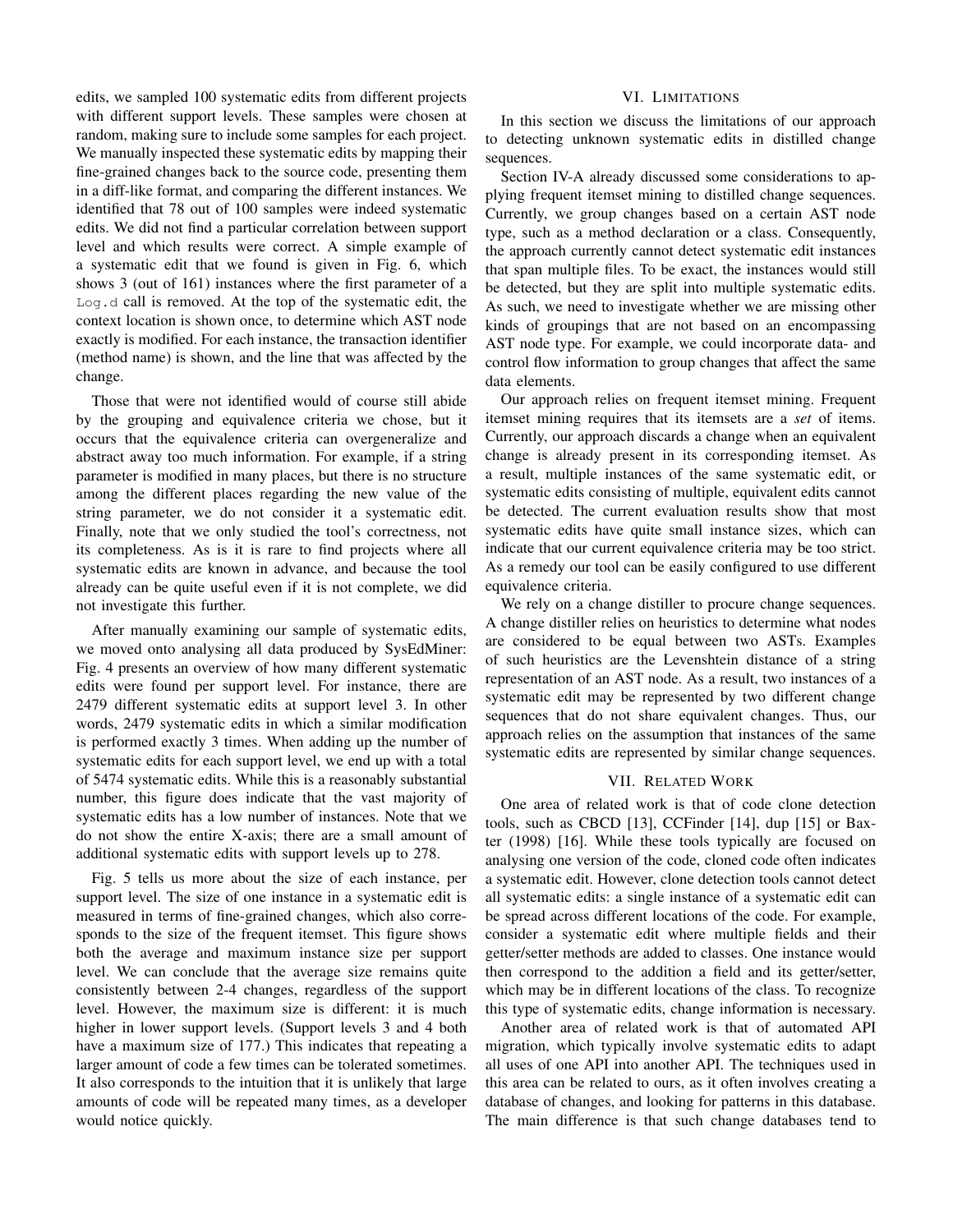be purpose-built for API-level changes only, whereas our technique is more general-purpose, and can consider any finegrained change. Our equivalence and grouping criteria can be configured to focus on API-level changes, but it is also suitable to detect a wider range of systematic edits. Diff-Catchup [17] detects migrations by looking for API differences at the level of UML models. The SemDiff [18] tool can recommend changes to API calls by looking for existing methods in which the call was removed. LibSync [19] extracts an API usage graph for two versions of a system, and uses frequent itemset mining to look for migration patterns. The work of Uddin et. al [20] uses clustering techniques to detect API usage patterns among all method/field-level changes that reference an API.

The most closely related work, where change data is mined, is that of Negera et. al [21] and [22] Kreutzer et. al. First, Negera et. al [21], use frequent closed itembag mining with overlapping transactions to identify frequent code change patterns (systematic edits) in a sequence of fine-grained code changes. The main difference with our work is that the finegrained changes are obtained with a change logger rather than a change distiller. A change logger records all source code changes as they are performed by the developer, while a distiller tries to infer fine-grained changes after the fact, based on VCS information. The mining algorithm used is based on the CHARM [8] algorithm for closed frequent itemset mining. In order to allow code change pattern mining, the CHARM algorithm was modified to allow overlapping transactions, making it possible to process a continuous sequence of code changes ordered by timestamp, without any previous knowledge of where the boundaries between patterns of transformations are. Furthermore, the algorithm was updated to allow itembags instead of itemsets. This was necessary since a high-level program transformation may contain several instances of the same kind of code changes. The algorithm is able to identify repetitive code change patterns that may correspond to some previously unknown high-level program transformations. Evaluation of the algorithm showed effectiveness, usefulness and scalability by running the algorithm on previously collected data involving 23 participants with 1520 hours of development. Feeding the miner with this data resulted in a set of change patterns together with all occurrences of each pattern. As such, they have identified 10 kinds of previously unknown high-level program transformations.

Instead of relying on a change logger to provide change data, we collect change data by comparing version control snapshots. Consecutively, we use standard frequent itemset mining instead of frequent closed itembag mining with overlapping transactions. Also, our approach allows automatic transformation of source code according to a change pattern.

In the work of Kreutzer et. al [22], two similarity metrics are used to detect systematic edits: one based on agglomerative hierarchical clustering, and one based on the DBSCAN clustering algorithm [23]. The latter tends to find more systematic edits, but requires significantly more time. Both techniques operate on distilled changes produced by the ChangeDistiller tool. However, the notion of code changes used in this paper is more coarse-grained than our work, as the distilled fine-grained changes are bundled together into higher-level statement-level changes. Due to this design choice, some systematic edits may be missed, but this is traded in for better performance.

Next to Negera et. al and Kreutzer et. al, there also is less closely related research on applying standard data mining approaches to source code and source code changes. Both Ying et. al [24] and Zimmerman et. al [25] address the difficulty developers face in finding relevant source code fragments for a certain modification. In their work, change patterns are defined as files that have changed together frequently enough. A recommender tool tracks files changed by the developer: if a developer changes a set of files, the approach recommends a set of files that will likely need to be changed as well. To allow recommendation, association rule mining is used over pre-processed CVS data. Zimmerman et al. [25] use the same idea but allow working below file-level granularity. Mulder and Zaidman [26] proposed a method for identifying cross-cutting concerns in software systems with software repository mining. As cross-cutting concerns are scattered throughout the code base, modifying them requires changes in multiple files. This allows the use of frequent itemset mining for finding files that were frequently committed simultaneously. Next to this filelevel mining a more expensive, but more fine-grained, method is proposed for mining methods that are frequently changed together. Li et. al [27] propose CP-miner, a tool for finding copy-paste and related bugs in operating system code. CP-Miner first identifies copy-pasted code and then performs bug finding. To achieve the former, the program is parsed, resulting in a stream of tokens. Tokens are then assigned numerical values, which allows formulation of the problem of identifying copy-pasted code as a sequential pattern mining problem on this stream of numerical values.

All of these approaches provide identification and recommendation but do not allow automatically modifying source code based on earlier code changes.

## VIII. CONCLUSION AND FUTURE WORK

In this paper we presented our approach to find unknown systematic edits, using the ChangeNodes change distiller to obtain fine-grained changes, which are then preprocessed by grouping and equivalence criteria, and finally mined with the CHARM algorithm. To evaluate the approach, we have applied it on 51 git projects in an industrial use case. Our tool SysEdMiner does find a substantial amount of systematic edits and, by manually sampling the results, found that 78 out of 100 samples are correct. We also found indications that larger instances are more likely to occur at low support levels rather than higher ones.

There are multiple directions of future work: a straightforward one is to further explore the design space of using different grouping and equivalence criteria. The tool was currently applied to a data set provided by one company; this can be further expanded with additional data from opensource projects, for example. Another one is to experiment